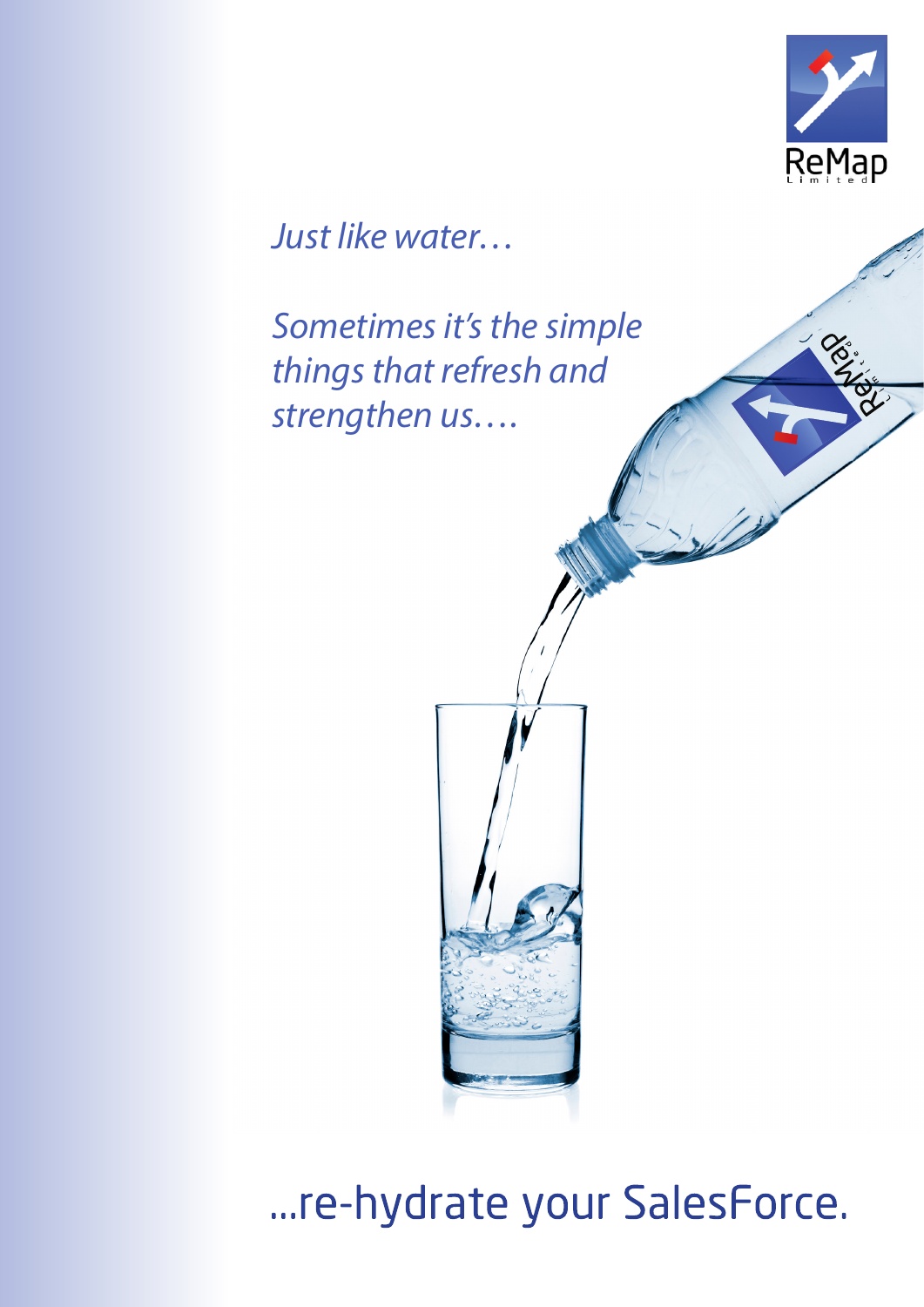*•* **Our behaviour is directly connected to our emotional condition.** 

*•* **If a sales person is uncomfortable, this will have a negative impact on their behaviour ...regardless of their ability.** 

*•* **This personal discomfort is not a conscious choice, it's a habitual reaction to particular sales tasks.**

*•* **People tend to escape the discomfort by simply avoiding the tasks.**

# ...re-hydrate your SalesForce

*•* **The ReMap Recruitment Report describes whether a candidate will actually apply the talents they have documented within their c.v and displayed at interview ...something often missing from most recruitment processes.** 

*•* **The unique ReMap Recruitment Report provides an in-depth insight into 21 key elements of a candidates emotional suitability for sales.**

*•* **It allows our clients to view the candidates from a different, and often hidden, perspective prior to making those expensive final hiring decisions.** 





*•* **As the cause of the problem is their emotional condition, additional skills or knowledge training is likely to be counterproductive, as it won't actually alter the way they feel about their role.**

*•* **ReMaps unique online profiling tool accurately identifies the parts of the sales process which make an individual uncomfortable.**

*•* **This insight can be used before you recruit new staff or to support the development of existing ones.**

## *Familiar Problem?*

*100% of our clients, across all business sectors, encounter the same problem … … they have talented salespeople who fail to reach their full potential. •* **The ReMap Development Programme is a** 

**2-day workshop followed by 4 weeks of daily remote coaching; this ensures that effective behavioural change occurs.**

*•* **Delegates increase their comfort levels in relation to their sales activities, and therefore improve their performance and results.** 

*•* **Because their emotional condition is habitually changed, their behavioural transformations are proven to be sustainable and not short term.**

### **Cause**

## **Recruitment**

## **Solutions**

## **Development**